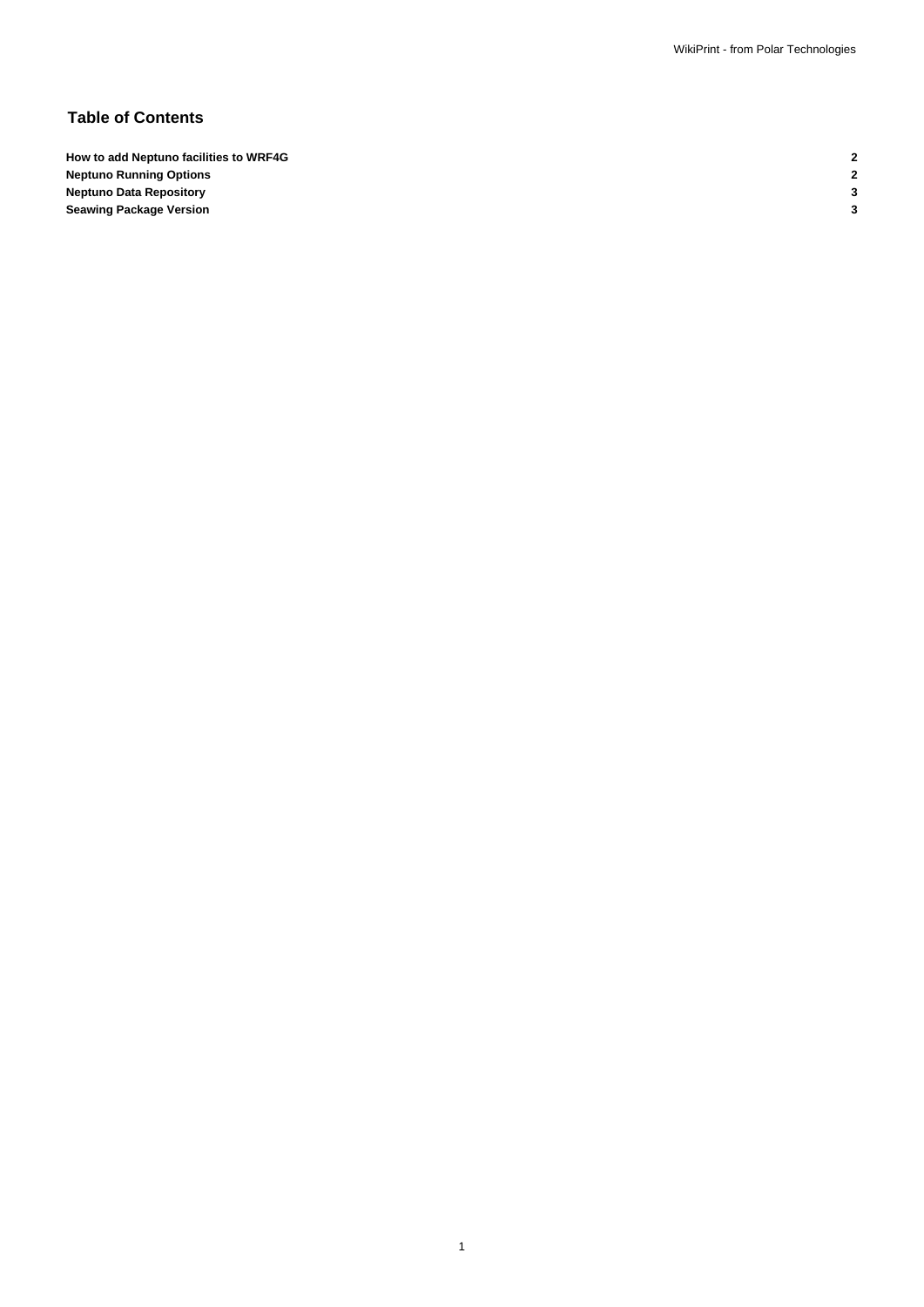#### **How to add Neptuno facilities to WRF4G**

WRF4G uses **DRM4G** to access to different Distributed Resource Managements (DRM) such as:

- PBS/Torque
- SGE
- **FORK**
- LoadLeveler
- SLURM -> **neptuno**

In order to add new resources, you need to edit [Computing Resources](https://meteo.unican.es/trac/wiki/WRF4Gframework4g_conf#ComputingResources) section in the [framework4g.conf](https://meteo.unican.es/trac/wiki/WRF4Gframework4g_conf) file, which is located under \$HOME/WRF4G/etc directory. The file has to contain one resource per line with the format:

resource\_name = attributes ... ... resource\_name = attributes

where:

• **resource\_name**: It is the name of the CR.

**attributes**: They are the static attributes of the CR. The syntax is:

<scheme>://<username>@<host:port>?<query>

**scheme**: URL schemes available are "ssh" and "local".

- **ssh**: In order to connect to remote resource via SSH
- **local**: In order to use a local resource
- **username**: user name on the resource
- **host**: host name
- **port**: host port. By DEFAULT it is 22
	- **query**: contains additional information of computing resources. The query string syntax is:
	- key1=value1;key2=value2;key3=value3

The keys available are:

- **LRMS\_TYPE**(mandatory): Type of LRMS system (**neptuno**)
- **NODECOUNT**(mandatory): Maximum number of job slots for a resource.
- **SSH\_KEY\_FILE**(optional): It defines the key file for "ssh" connection. By DEFAULT it is \$HOME/.ssh/id\_rsa.
- **TEMP\_DIR**(optional): Temporary directory on the resource to store data. By DEFAULT it is \$HOME. TEMP\_DIR path must be absolute.
- RUN\_DIR(optional): Temporary directory used to run WRF Model on the resource. By DEFAULT it is \$HOME. RUN\_DIR path must be absolute.

Example of configuration:

neptuno = ssh://userid@IP\_neptuno?LRMS\_TYPE=neptuno;NODECOUNT=1500

If you want to configure Neptuno facilities using **ssh** protocol, you need to set up SSH login without password (see [Appendix B](https://meteo.unican.es/trac/wiki/DRM4G#AppendixB)) between **MACC cluster** and **Neptuno**, and **vice-versa**.

After modifying ComputingResources section, WRF4G takes few seconds in order to update the changes

### **Neptuno Running Options**

[Running Options](https://meteo.unican.es/trac/wiki/WRF4Gresources_wrf4g#RunningOptions) section is defined in [resources.wrf4g](https://meteo.unican.es/trac/wiki/WRF4Gresources_wrf4g) file and its variables of interest are:

- **NP** is the number of processors requested in a parallel job.
- **PPN** indicates the number of processors available per node.

Example of configuration: